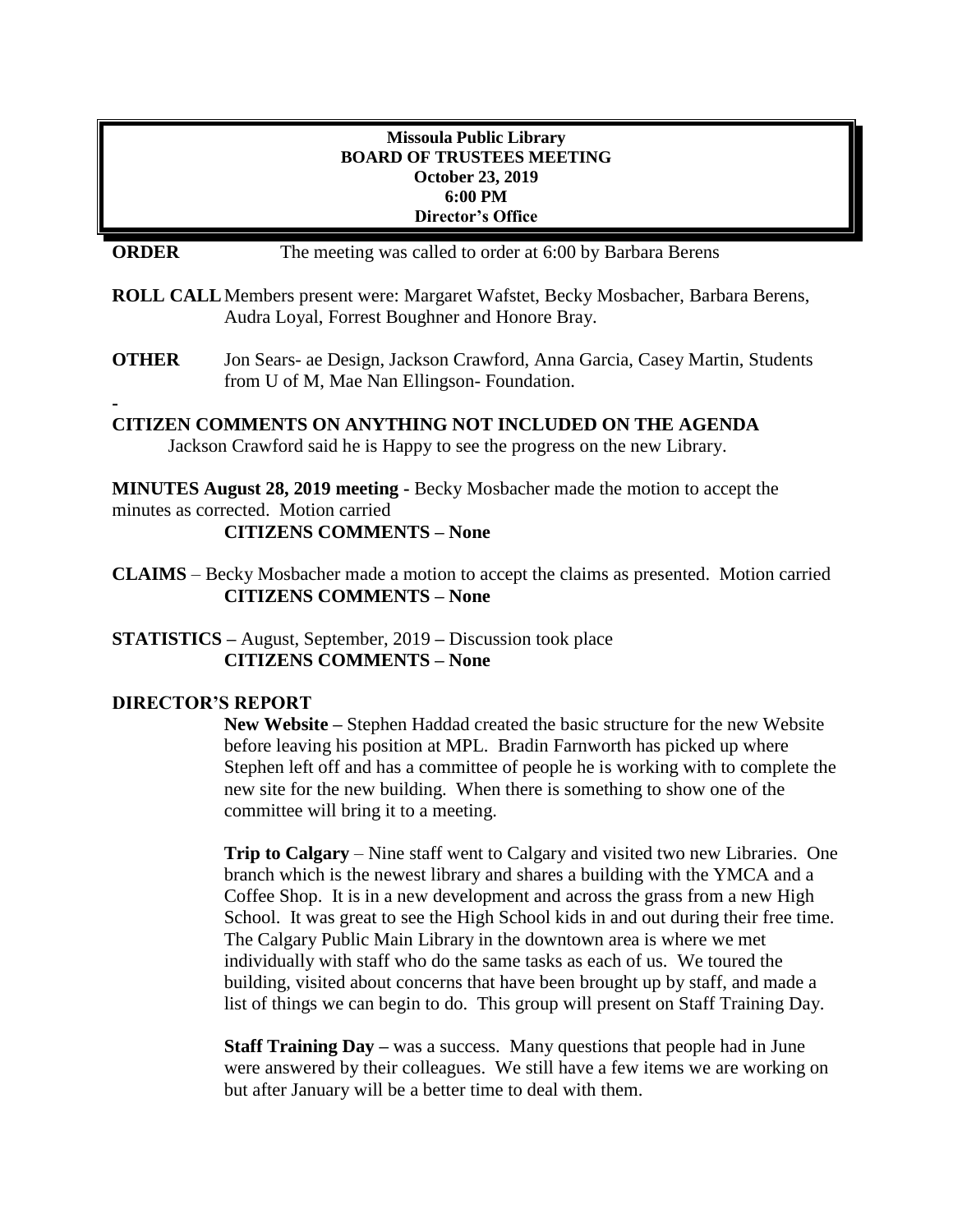**NWE Pull Can relocation** – The NWE can got relocated at the new site. NWE lowered their cost and then donated \$2500.00 to the Friends. DAC agreed to divide the bill in three so the Friends paid 2/3 and DAC paid a 1/3. Thanks to the Friends of MPL and DAC for stepping up and paying this item.

**FY2020 Budget** – the figures are still not entered by the County in CSA so the report Leslie gives you shows the expenditures but the County report looks like it is in the red.

**Staff Parking –** MPL staff has always been granted parking privilege onsite by the Trustees. We are the only entity downtown open late at night and it is considered a perk offered to the employees. When planning the new building the City Planning said staff couldn't park at the Library because the public needed the spaces. The Parking Commission was set to meter the streets around the building and staff really need a place to park. I visited with MCT but they rent their building out and the parking goes with the renters. We may be able to make arrangements for some but not all days. I would like to ask the Board to allow the staff parking at the Library. Forrest Boughner suggested talking with the Parking Commission about Staff parking on the streets. Honore will look into it.

**Rocky Mountain Elk Foundation -** Barbara Theroux and Honore met with a representative from the Rocky Mountain Elk Foundation concerning a spotting scope for the Elk Herd. They will present the Library with an idea of a scope display with literature concerning the Elk Herd. Once Honore has the materials she will bring it to a meeting for comments.

#### **Unfinished Business**

**Building Project**- Jon Sears report – The Windows will soon all be completed to tighten the building up for the winter. Siding will begin to be hung as the brick is completed. The inside handrails are in place and being strengthened. Concrete is complete except for the outdoor sidewalks etc. Jon presented a Change Order that is covered by \$28,125.14 Contingency leaving the Contractor Contingency at \$163,990.28.

Barbara Berens signed the Change Order on behalf of the Missoula Public Library Board of Trustees. CO #5.

**Karl Olson** – reported that the 4<sup>th</sup> Donor Tour. The tours have been well attended and some new donors have come out of people seeing the new building. The Capital Campaign needle has moved slightly with a few projects like the Friends art sale.

**Grand Opening Committee Update –** September 30<sup>th</sup>, was the first meeting of the committee. Rita Henkel and Barbara Theroux are co-chairs of the committee. Subcommittees were formed and July 15 2020 will be the date of the Grand Opening. The Library Trustees will be in charge of planning the Ribbon Cutting